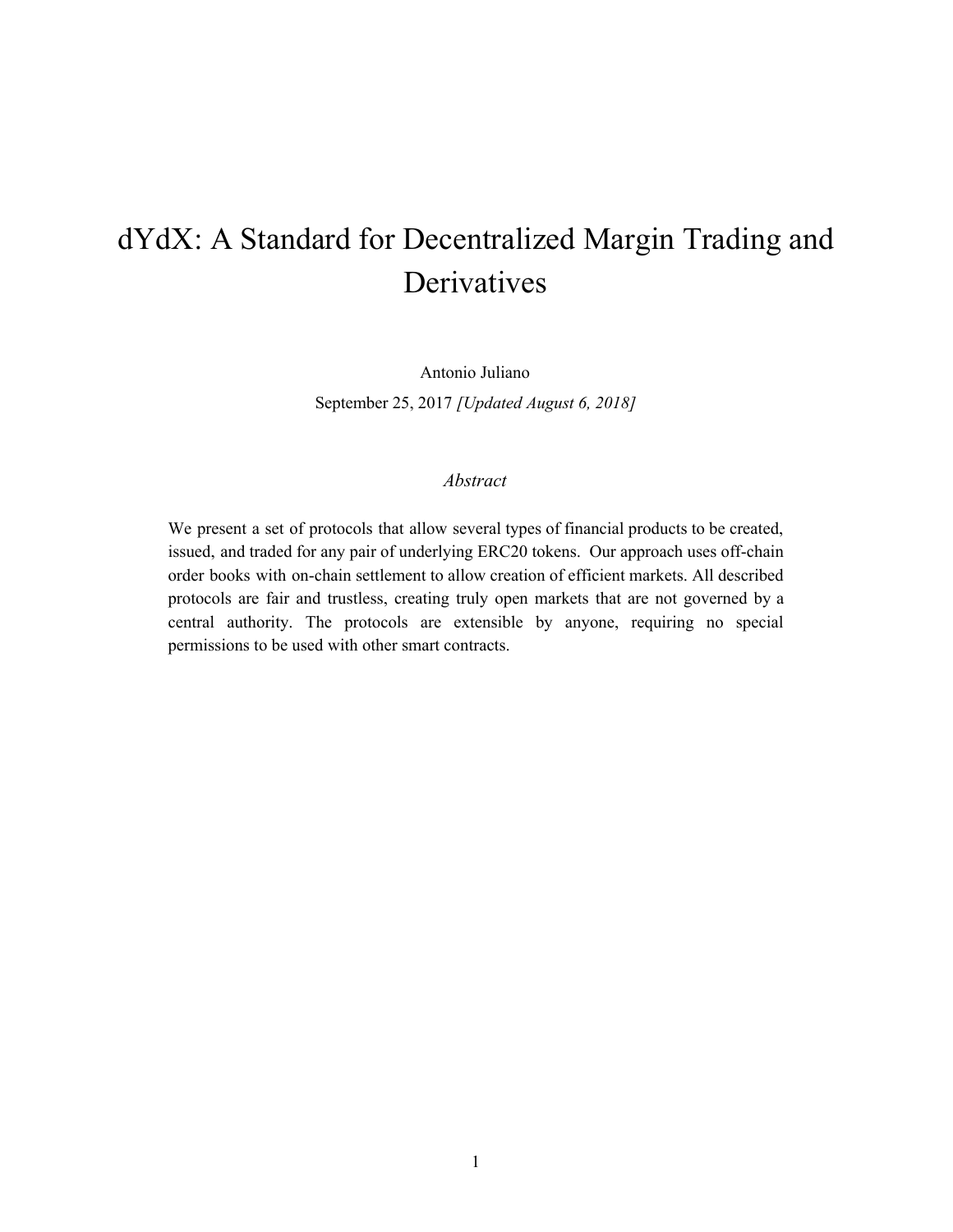# <span id="page-1-0"></span>Contents

| dYdX: A Standard for Decentralized Margin Trading and Derivatives |                  |  |
|-------------------------------------------------------------------|------------------|--|
| Contents                                                          | $\overline{2}$   |  |
| 1 Introduction                                                    | 3                |  |
| 2 Existing Work                                                   | 4                |  |
| 3 Protocols                                                       | 5                |  |
| 3.1 Margin Trading Protocol                                       | 5                |  |
| 3.1.1 Description                                                 | 5                |  |
| 3.1.2 Use Cases                                                   | 5                |  |
| 3.1.3 Overview                                                    | 6                |  |
| 3.1.4 Implementation                                              | $\boldsymbol{7}$ |  |
| 3.1.4.1 Contracts                                                 | $\overline{7}$   |  |
| 3.1.4.2 Offering Message                                          | $\overline{7}$   |  |
| 3.1.4.3 Buyer                                                     | 9                |  |
| 3.1.4.4 Position Opening                                          | 9                |  |
| 3.1.4.5 Closing                                                   | 10               |  |
| 3.1.4.6 Calling                                                   | 11               |  |
| 3.1.5 Risks                                                       | 11               |  |
| 3.2 Options Protocol                                              | 12               |  |
| 3.2.1 Description                                                 | 13               |  |
| 3.2.2 Use Cases                                                   | 13               |  |
| 3.2.3 Overview                                                    | 13               |  |
| 3.2.4 Implementation                                              | 14               |  |
| 3.2.4.1 Contracts                                                 | 14               |  |
| 3.2.4.2 Issuance                                                  | 15               |  |
| 3.2.4.3 Exercise                                                  | 16               |  |
| 3.2.4.4 Withdrawal                                                | 16               |  |
| 4 Governance                                                      | 18               |  |
| 5 Summary                                                         | 19               |  |
| 6 Acknowledgments                                                 | 20               |  |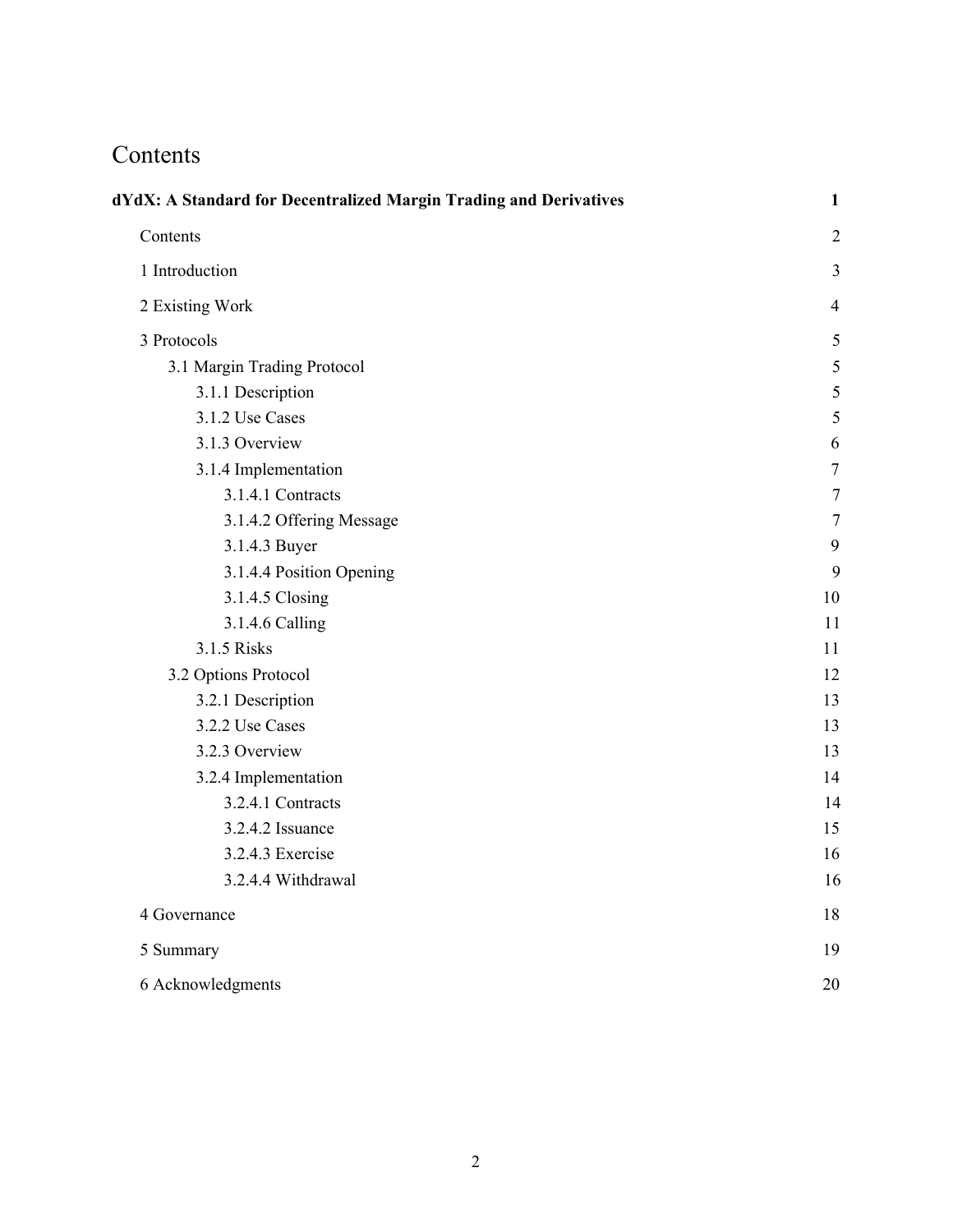### <span id="page-2-0"></span>1 Introduction

The rise of blockchains has enabled anyone to own and transfer assets across an open network without needing to trust any external parties. Unlike existing financial architecture, blockchains are freely and equally available worldwide. This has led to a large and rapidly increasing number of digital assets existing on the blockchain. Many centralized and decentralized platforms designed to facilitate the efficient exchange of these assets already exist, and more are in development. Such platforms allow investors to take long positions in various assets. However, it is currently very difficult or impossible to take more complex financial positions.

dYdX allows creation of entirely new asset classes which derive their value from underlying blockchain-based assets. Financial products such as derivatives and margin trades allow investors to achieve superior risk management with their portfolios, and open up new avenues for speculation. They also increase market efficiency for the underlying asset by aiding in price discovery and allowing individuals to express more complex opinions on price and volatility. dYdX provides advantages over traditional financial products by eliminating the need for a regulated central clearing house, providing global and equal access, and allowing users full control of their funds at all times.

The size of the derivatives market on existing financial infrastructure far outstrips the market size of any other type of financial asset. It is roughly estimated to be over \$1.2 quadrillion<sup>1</sup>, or more than 10 times the total world GDP. We believe that as decentralized platforms mature and start to offer significant advantages over traditional financial systems, an ever increasing number of traditional assets will start to be listed on the blockchain.

dYdX will offer a number of decentralized protocols implementing various types of crypto-asset financial products. These protocols are comprised of open source Ethereum Smart Contracts and standards.

<sup>1</sup> Investopedia. *How big is the derivatives market?*. <http://www.investopedia.com/ask/answers/052715/how-big-derivatives-market.asp>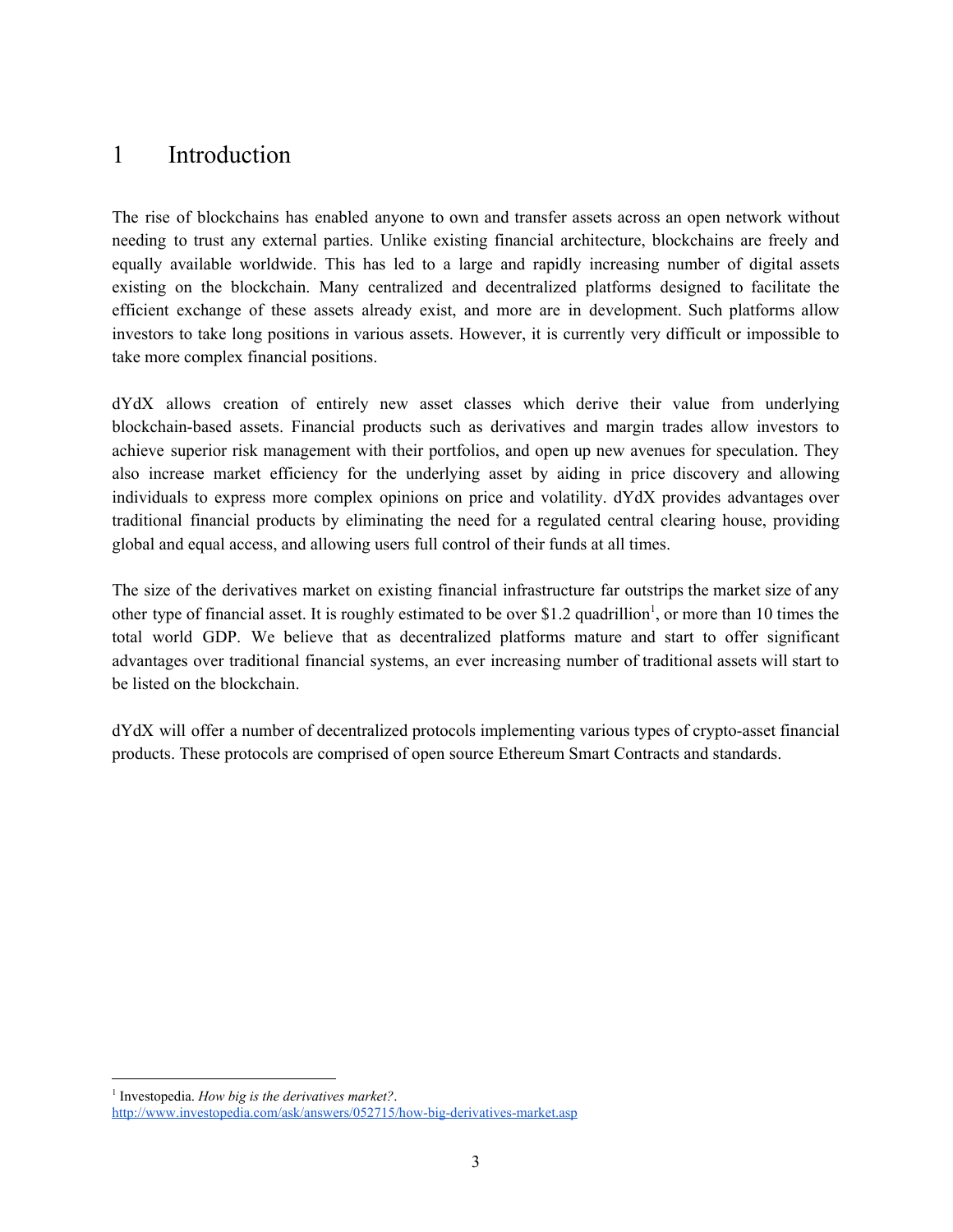### <span id="page-3-0"></span>2 Existing Work

There are few existing decentralized protocols that support derivatives or margin trading and none that have any significant usage. Centralized exchanges also fail to offer adequate financial products on decentralized assets. Consequently, it's very difficult to take short or more complex financial positions on the bulk of today's decentralized assets.

In order for a decentralized derivatives or margin trading protocol to operate, there needs to be a way to trustlessly exchange assets, as well as determine the price at which assets will be exchanged. A decentralized exchange protocol is one that facilitates the trustless exchange of one token for another at prices dictated by the market. dYdX can work with any standard Ethereum-based decentralized exchange. Initially,  $dYdX$  will use the 0x protocol<sup>2</sup> to enable token exchange at rates supplied by users of the protocol.

Several types of decentralized exchanges have been proposed: on-chain order books, automated market makers, state channels, and a hybrid off-chain order book approach. The 0x whitepaper offers an in-depth discussion of the tradeoffs between these models<sup>3</sup>. We chose to base  $dYdX$  on the hybrid approach pioneered by 0x, as we believe it allows creation of the most efficient markets. This allows market makers to sign and transmit orders on an off-blockchain platform, with the blockchain only used for settlement.

One previous attempt at decentralized derivatives, Velocity<sup>4</sup>, proposed using an oracle based approach to feed the exchange rates of asset pairs to a smart contract responsible for operation of options contracts. The contract would then use this price information to create and exercise options. Using such an oracle based approach has several significant drawbacks. The limitations on frequency, latency, and cost of price updates due to the nature of blockchains makes it impossible to create markets as efficient as those built on traditional centralized exchanges. Using an oracle also adds a great deal of centralization to any protocol, as some central parties have full control over setting the price. Worse, if those central parties were also trading on the protocol, they would have a huge economic incentive to manipulate prices in their favor.

dYdX protocols allow trade of financial products at any price agreed upon by two parties. This means that there is no need for the contracts to be aware of the market price. Traders provide orders of their choosing, which are then used to execute the exchange. It is in the economic interest of traders to choose orders with the best prices. This best price is dictated by the market, and no orders with better prices will exist.

<sup>2</sup> Will Warren, Amir Bandeali. *0x White Paper*. [https://0xproject.com/pdfs/0x\\_white\\_paper.pdf](https://0xproject.com/pdfs/0x_white_paper.pdf)

<sup>3</sup> Will Warren, Amir Bandeali. *0x White Paper*. "Existing Work". [https://0xproject.com/pdfs/0x\\_white\\_paper.pdf](https://0xproject.com/pdfs/0x_white_paper.pdf)

<sup>4</sup> Shayan Eskandari, Jeremy Clark, Vignesh Sundaresan, Moe Adham. *On the feasibility of decentralized derivatives markets*. [https://users.encs.concordia.ca/~clark/papers/2017\\_wtsc.pdf](https://users.encs.concordia.ca/~clark/papers/2017_wtsc.pdf)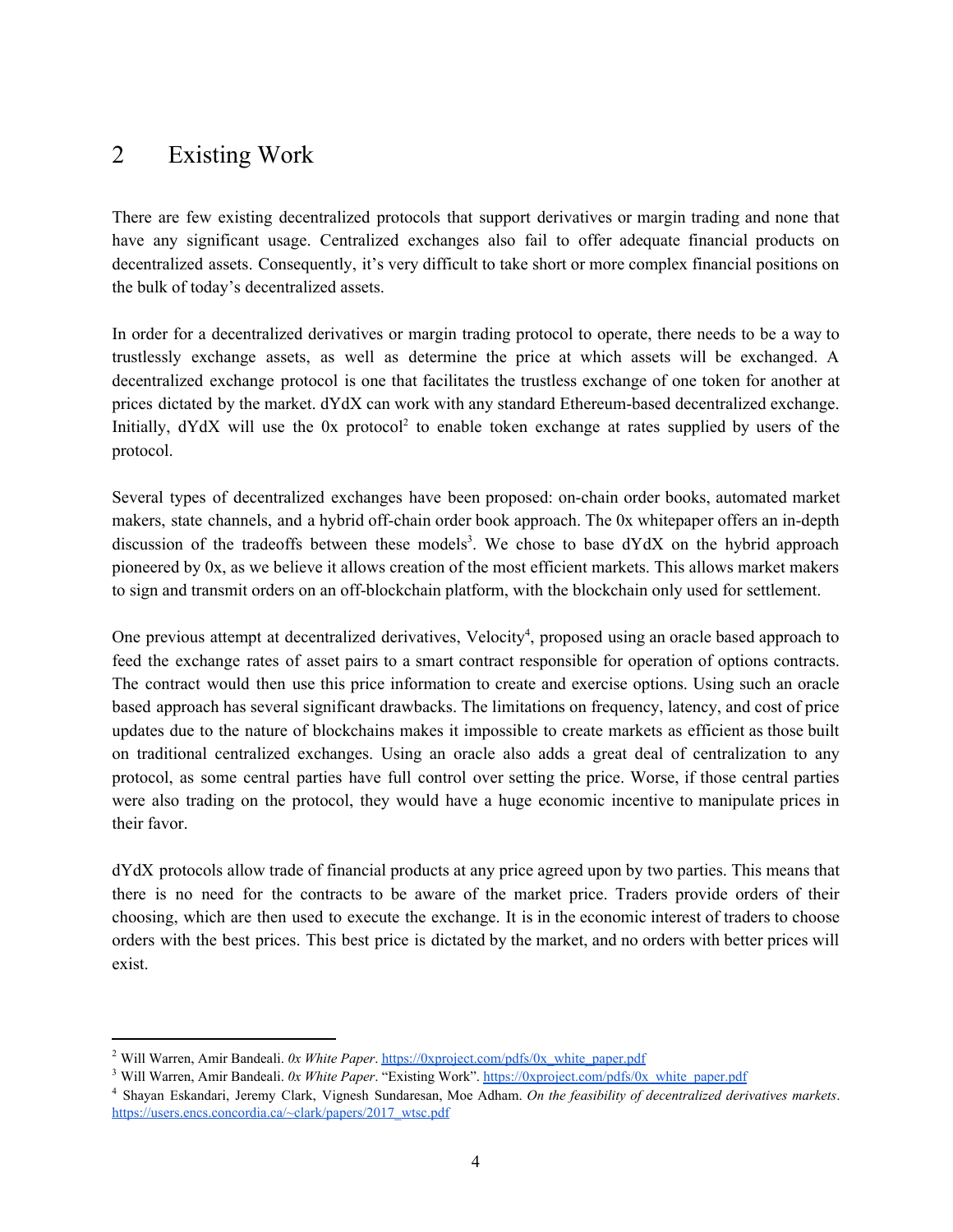### <span id="page-4-0"></span>3 Protocols

dYdX consists of a number of protocols specifying the operation and execution of different types of financial products. We plan to prioritize the development of the most popular and widely used types. Below we outline our implementation of protocols for options and margin trades. We plan to develop protocols for additional types of financial products in the future.

### <span id="page-4-1"></span>3.1 Margin Trading Protocol

#### <span id="page-4-2"></span>3.1.1 Description

In a margin trade, a trader borrows an asset and immediately trades it for another asset. The asset must be repaid to the lender, usually along with interest, at a later date. Margin trading includes both short sells and leveraged longs.

In a short sell an investor borrows an asset and sells it for the quote currency. The investor makes money if the price of the asset decreases, since rebuying the asset to repay the lender costs less than the original sell-price.. The investor loses money if the price of the asset increases, since rebuying the asset to repay the lender costs more than the original sell-price. The lender makes money from the interest paid by the trader.

In a leveraged long an investor borrows the quote currency and uses it to buy an asset. The investor makes money if the price of the asset increases, and loses money if it decreases. Gains or losses from the position are equal to the change in price of the underlying asset multiplied by the leverage ratio, which is the ratio of the sum of the borrowed amount plus the amount paid by the trader to the amount paid by the trader.

#### <span id="page-4-3"></span>3.1.2 Use Cases

Short sells are used to enable investors to profit from an asset which decreases in price. Short sells can be used for both speculation and hedging. Investors can use a short sell for speculation when they believe the price of an asset will go down. Short sells can be used to hedge existing positions by shorting a correlated asset.

Leveraged longs are used to multiply gains when an asset increases in price. Leveraged longs can be used for speculation, as they allow traders to achieve larger gains with less capital. Investors can use leveraged longs for more efficient capital allocation, as less capital is required to achieve the same results for each investment.

Lending assets for margin positions can provide the lenders with interest from the loan.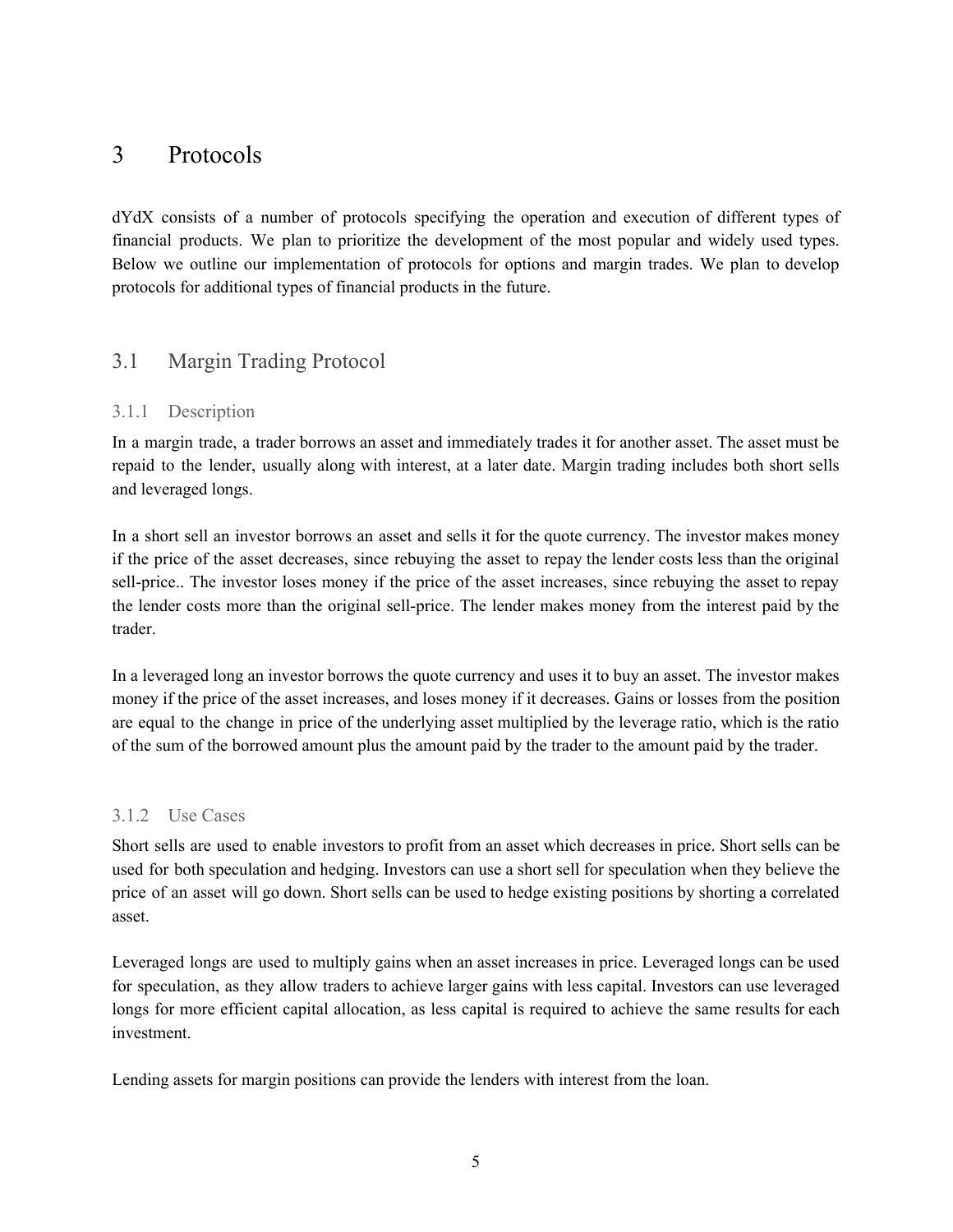#### <span id="page-5-0"></span>3.1.3 Overview

The dYdX Margin Trading protocol uses one main Ethereum Smart Contract to facilitate decentralized margin trading of ERC20 tokens. Lenders can offer loans for margin trades by signing a message containing information about the loan such as the amount, tokens involved, and interest rate. These loan offers can be transmitted and listed on off-blockchain platforms.

A trader opens a margin position by sending a transaction to the dYdX margin smart contract containing a loan offer, a buy order for the borrowed token, and the amount to borrow. Upon receiving this transaction, the smart contract transfers the margin deposit from the trader to itself, and then uses an external decentralized exchange such as 0x to sell the loaned token using the specified buy order. The smart contract holds onto the deposit and token resulting from the sale of the loaned token for the life of the position.

The position is closed when the trader sends a transaction to the smart contract containing a sell order offering to sell the amount of token owed to the lender for an amount less than or equal to the amount locked in the position. Upon receiving this transaction, the contract uses an external decentralized exchange to execute the trade between the order maker and itself. After, the contract sends the owed amount of the loaned token to the lender. The amount owed to the lender includes the interest fee. The trader is sent all of the leftover token, which is equal to *deposit* + *profit* . Note the profit could be negative if the price moved against the position.

The loan for a margin trade can also be called in by the lender when the price has moved against the position. Once the loan is called in, the trader has a specified amount of time to close the position. The trader can also allow other contracts to trustlessly and automatically close the position on their behalf using mechanisms such as a dutch auction.

The margin trading protocol can be used for both short selling and leveraged long trading by simply switching which token is borrowed (referred to as the *owed token*) with the one that is held in the position (referred to as the *held token*) . The protocol allows the margin deposit to be paid in either *owed token* or 5 *held token*. If the deposit is paid in *owed token* it is sold along with the *owed token* borrowed from the lender, so that only *held token* is held in the position. Similarly, the payout to the trader from closing can be in either *owed token* or *held token*. If the payout is in *owed token*, all *held token* in the position is sold for *owed token* and whatever is leftover after paying the lender is paid out to the trader.

When used for short selling, the trader will borrow *base token* from the lender which will be sold for *quote token*, and put up a margin deposit in *quote token*. Only *quote token* is held in the position. When the position is closed *base token* will be bought and paid back to the lender, and the trader will be paid out in *quote token*.

<sup>5</sup> The concept of *owed token* and *held token* should not be confused with *base token* and *quote token.* Depending on whether it is a short sell or leveraged long position, *base* or *quote token* can be the *owed* or *held token* in the position. This section aims to articulate the relatedness of the two positions from an implementation point of view.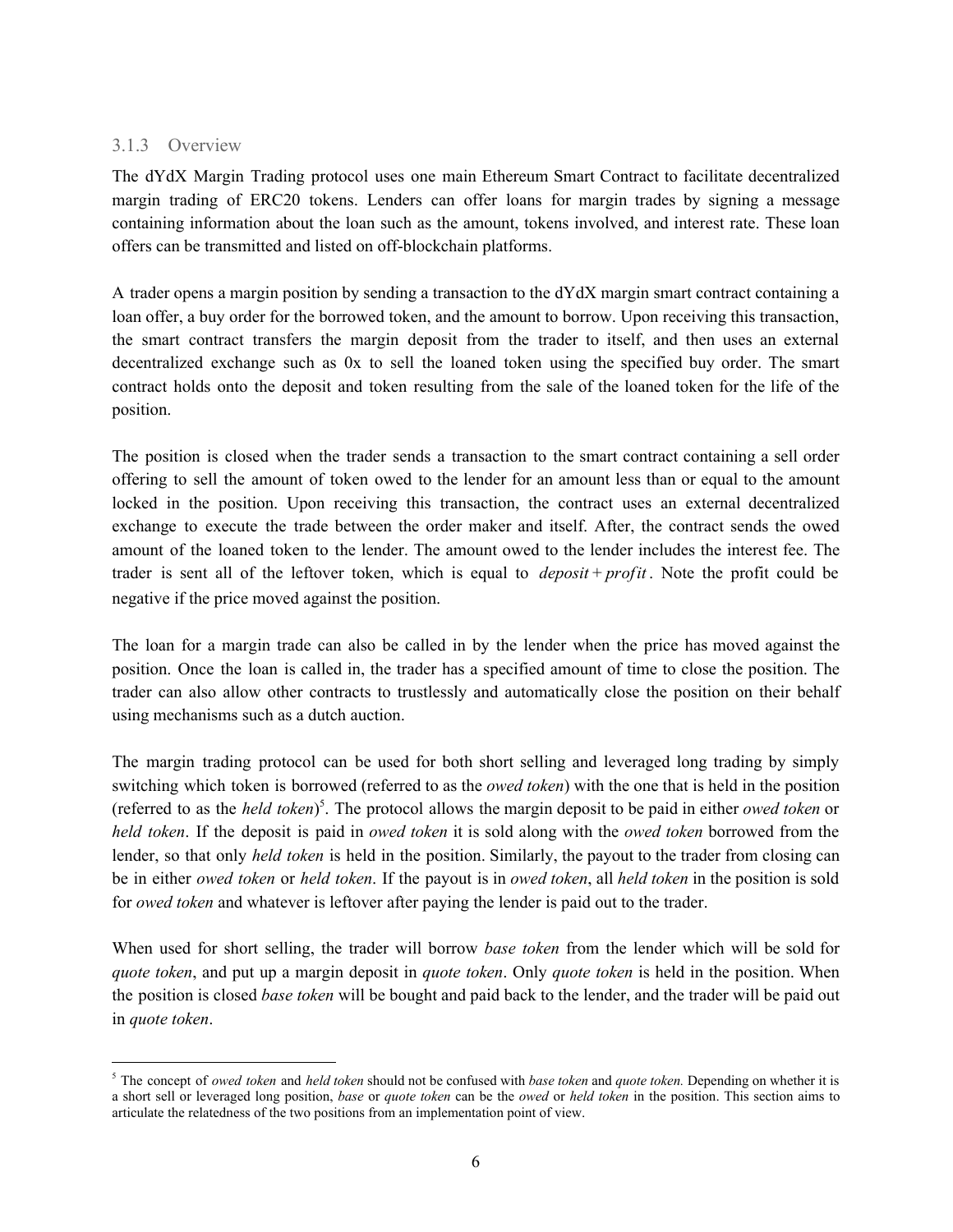When used to take a leveraged long position, the trader will borrow *quote token* from the lender, and put up a margin deposit in *quote token*. Both the *quote token* borrowed from the lender, as well as the *quote token* put up as margin deposit are then sold for *base token*. Only *base token* is held in the position. When the position is closed *all* of the *base token* is sold for *quote token*. *quote token* is paid back to the lender, and the trader is again paid out in *quote token*.

#### <span id="page-6-0"></span>3.1.4 Implementation

#### <span id="page-6-1"></span>*3.1.4.1 Contracts*

For margin trading, there are three contracts used: the *Margin* contract, the *Proxy* contract, and the *Vault* contract.

The *Proxy* is used to transfer user funds. Users set token allowances on the *Proxy* which authorizes it to transfer funds on their behalf.

The *Margin* contract offers functionality to enable margin trading. It contains all the business logic and public functions. It also contains the state where positions are stored. The *Margin* contract is designed so existing positions cannot be modified by any external party (see the governance section).

The *Vault* contract holds all the funds locked up in positions. It exposes a simple interface which the *Margin* contract is authorized to use.

#### <span id="page-6-2"></span>*3.1.4.2 Of ering Message*

The first ingredient to a margin trade is a lender who holds the *owed token*, and wants to lend it out for a given deposit and interest rate. The lender prepares and cryptographically signs a message with the following information:

| <b>Name</b> | <b>Type</b> | <b>Description</b>                                                                                                                                                              |
|-------------|-------------|---------------------------------------------------------------------------------------------------------------------------------------------------------------------------------|
| owedToken   | address     | Address of <i>owed token</i> - the token borrowed from and owed to<br>the lender                                                                                                |
| heldToken   | address     | Address of <i>held token</i> - the token held in escrow by the position                                                                                                         |
| payer       | address     | Address that supplies the funds for the loan. If this is different<br>than <i>signer</i> it is assumed to be a smart contract and its consent is<br>gotten through an interface |
| signer      | address     | Address that cryptographically signs the loan offering                                                                                                                          |
| owner       | address     | Address that will own the loan after it is taken. All payouts will                                                                                                              |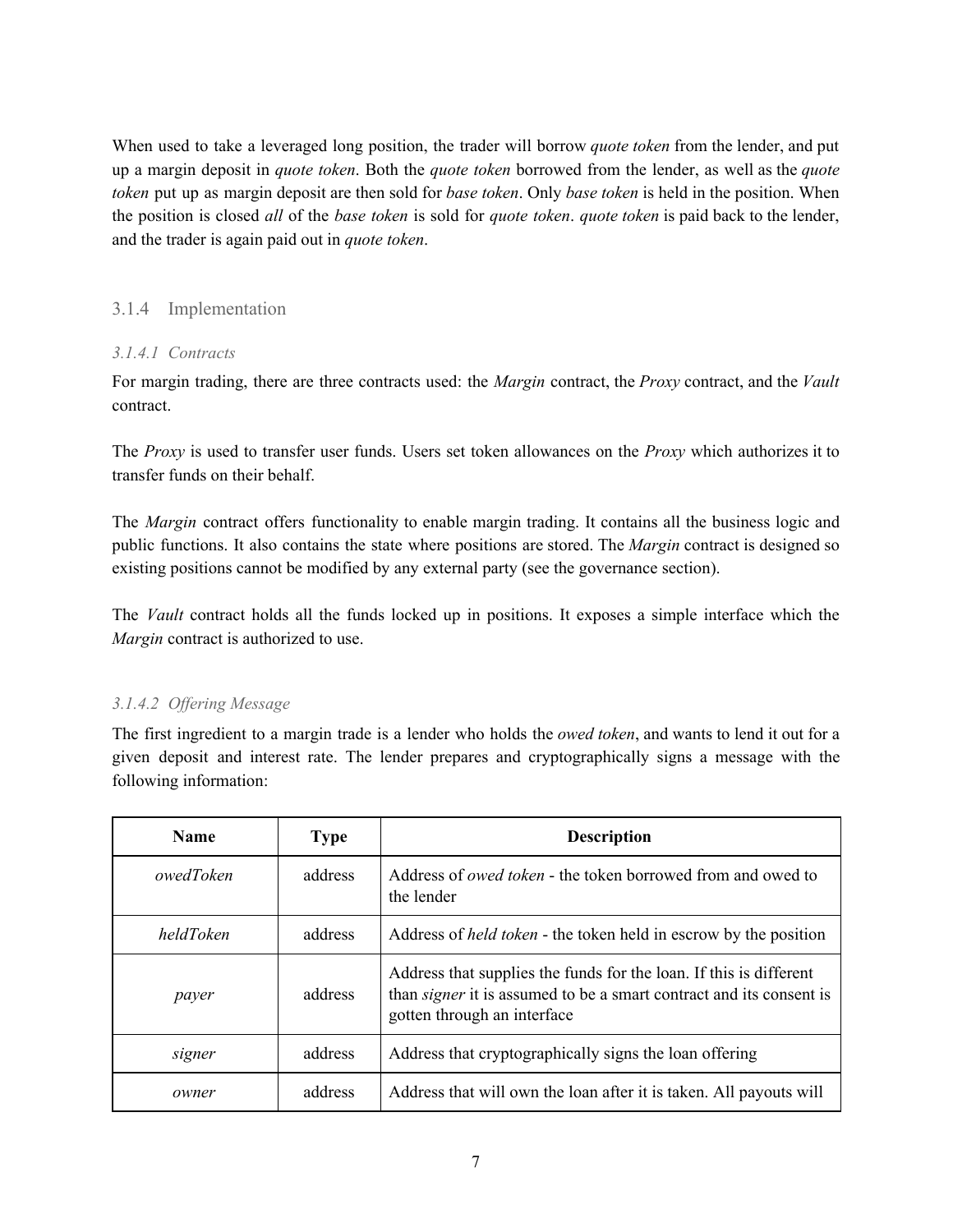|                     |                       | go to this address                                                                                                        |
|---------------------|-----------------------|---------------------------------------------------------------------------------------------------------------------------|
| taker               | address<br>(optional) | If set, only this address will be able to take the loan                                                                   |
| feeRecipient        | address<br>(optional) | Address to receive relayer fees associated with this offering                                                             |
| lenderFeeToken      | address<br>(optional) | Address of the token to charge the lender fee in                                                                          |
| takerFeeToken       | address<br>(optional) | Address of the token to charge the taker fee in                                                                           |
| maxAmount           | uint256               | The maximum amount of the loan offering. Denominated in<br>units of owed token                                            |
| minAmount           | uint256               | The<br>takeable<br>amount of the loan<br>offering.<br>minimum<br>Denominated in units of owed token                       |
| minHeldToken        | uint256               | The minimum amount of <i>held token</i> locked in the position after<br>the deposit and sell (based on <i>maxAmount</i> ) |
| lenderFee           | uint256<br>(optional) | Amount of lenderFeeToken to charge the lender (based on<br>maxAmount)                                                     |
| takerFee            | uint256<br>(optional) | Amount of <i>takerFeeToken</i> to charge the taker (based on<br>maxAmount)                                                |
| interestRate        | uint32                | The interest rate (continuously compounded, represented as<br>annual nominal percentage with up-to 6 decimal places)      |
| interestPeriod      | uint32<br>(optional)  | The interest rate update period. Interest fee will increase once<br>per period                                            |
| expirationTimestamp | uint32                | The timestamp (in seconds since unix epoch) at which the<br>offering expires                                              |
| callTimeLimit       | uint32                | The minimum amount of time (in seconds) that the position<br>must be closed after being margin-called by the lender       |
| maxDuration         | uint256               | The maximum duration (in seconds) of the loan. Relative to<br>when a position is opened                                   |

This message can then be broadcast off-blockchain between counterparties. It is a binding agreement to commit to the loan if a trader desires. The protocol is agnostic to the medium of exchange used to relay these signed messages. It is expected that these offers will be listed on centralized platforms referred to as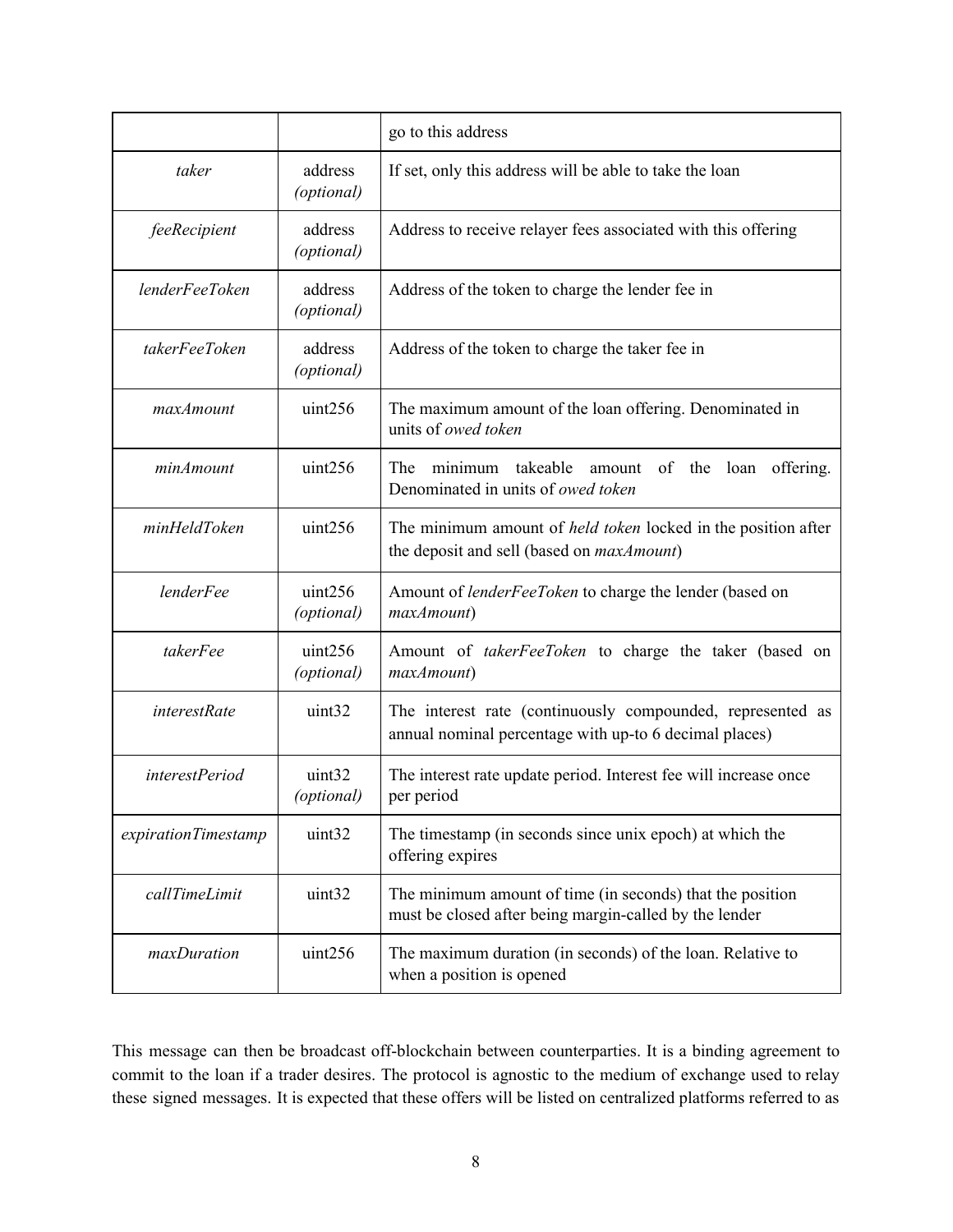relayers and will compete on interest rate and terms. Larger OTC trades can be agreed upon through traditional means, then made formally-binding using the protocol.

#### <span id="page-8-0"></span>*3.1.4.3 Buyer*

The second ingredient to a margin trade is a buy order which can be filled as part of the margin trade.Like the loan offering, the buy order can be transmitted through any means. The buyer is in no way involved in the loan or margin trade. This order can be for any price, and must be selected by the trader. The only prerequisite is the order must be for at least as much *owed token* as the trader is selling as part of the margin trade. It is in the trader's economic interest to select the buy order with the best price.

dYdX allows any standard buy/sell decentralized exchange to be used. This is done by wrapping external decentralized exchange smart contracts in another contract that provides standard interface to *Margin*. The wrapping contract is known as an *ExchangeWrapper*. The *ExchangeWrapper* is specified by the trader for each margin trade and requires no special permissions. This means anyone can write, deploy, and use an *ExchangeWrapper* for any decentralized exchange. dYdX has implemented the first *ExchangeWrapper* which wraps the 0x Exchange Contract, and allows any 0x order to be used to open a dYdX position.

#### <span id="page-8-1"></span>*3.1.4.4 Position Opening*

To open a position, a trader sends a transaction to the *Margin* smart contract containing:

- The signed loan offering
- The buy order offering to buy *owed token* for *held token*
- The address of the *ExchangeWrapper* to be used with the buy order
- The amount of *owed token* the trader wishes to borrow
- A boolean indicating whether the trader wishes to post margin deposit in *held token* or *owed token*
- The amount of token the trader wishes to put up as a deposit
- The address that will own the position after it is opened

When the contract receives the transaction the following happens:

- 1. The signature and inputs on the loan message are verified
- 2. *Margin* calls into *Proxy* to transfer the offered deposit in either *held token* or *owed token* from the trader to *Vault* (if depositing in *held token*) or to the *ExchangeWrapper* (if depositing in *owed token*)
- *3. Margin* calls into *Proxy* to transfer the requested amount of the *owed token* from the lender to the *ExchangeWrapper*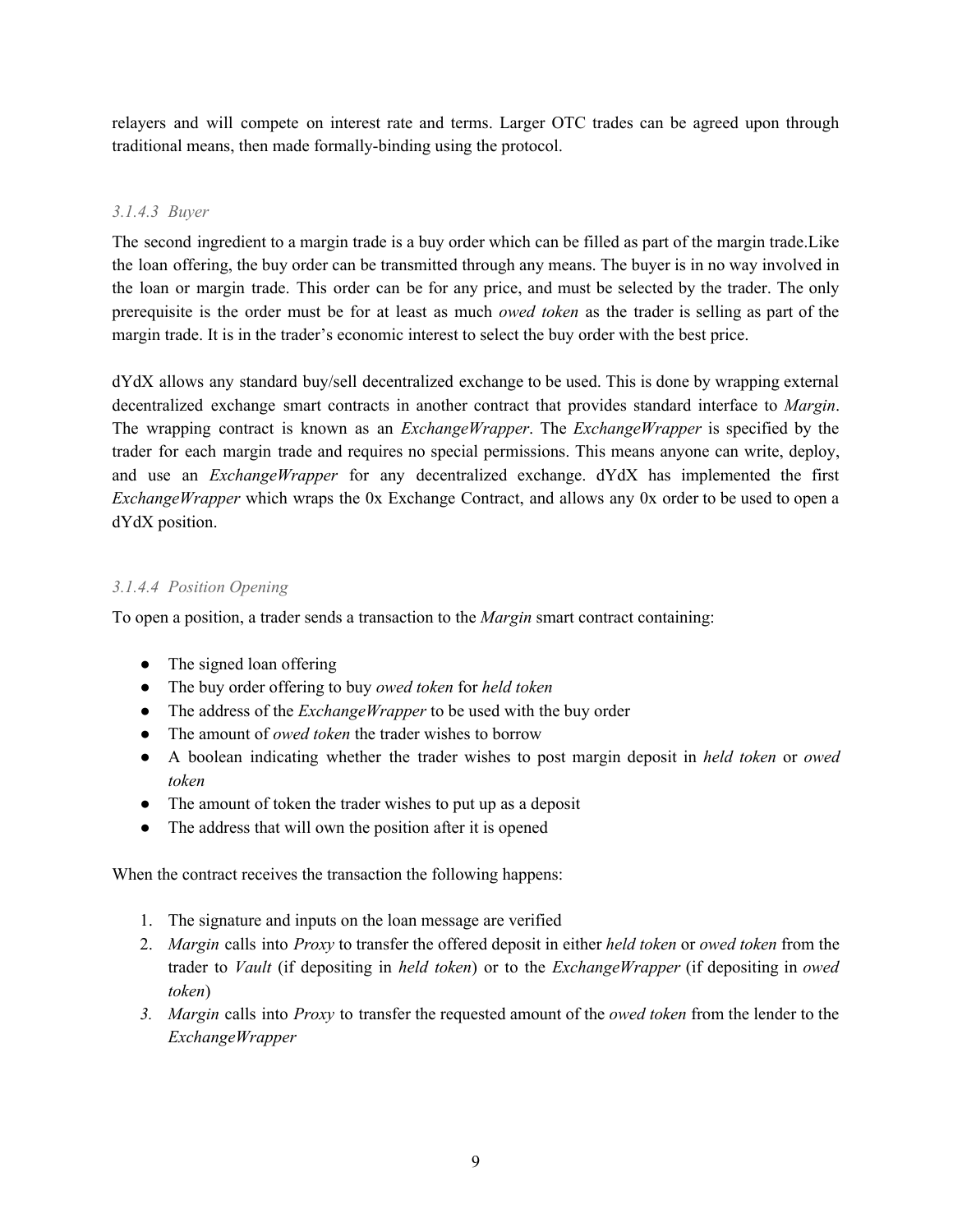- 4. *Margin* records that the requested amount of the loan has been used, and saves it in a mapping. This is used to keep track of the amount remaining in the loan offer and protect against replay attacks using the signed loan message 6
- *5. Margin* calls into the *ExchangeWrapper* to exchange the *owed token* for the amount of *held token* offered by the buy order. The buyer is the maker in this trade and the *ExchangeWrapper* is the taker. The exchange contract (e.g. the 0x Exchange Contract if using 0x) will verify the inputs and signature on the supplied buy order and execute the trade
- *6. Margin* calls *Proxy* to transfer the *held token* received from the sell from the *ExchangeWrapper* to *Vault*. The *held token* remains locked in *Vault* for the duration of the position
- 7. The details of the position are stored in the contract, mapped by a unique public identifier for the position. This identifier is used by the trader and/or lender to interact with the position at a later date

All steps happen atomically, meaning that they all succeed or all fail together. At the end, the *Vault* contract ends up with an amount of *held token* for the position. If the margin deposit was put up in *held token*, this amount is equal to the deposit put up by the trader plus the *held token* resulting from the sale of the *owed token*. If the margin deposit was in *owed token*, the amount is equal to the *held token* resulting from the sale of both the borrowed *owed token* as well as the *owed token* put up as margin deposit. *Vault* holds onto these funds until the position is closed.

#### <span id="page-9-0"></span>*3.1.4.5 Closing*

The trader can decide to close any portion of the position at any time by presenting the *Margin* contract with a sell order offering to sell greater than or equal to the amount of *owed token* owed to the lender (including interest fee) for an amount of *held token*. This sell order can be for any price such that there is enough *held token* in the position (prorated by the portion of the position being closed) to pay for it. However it is in the trader's economic interest to select an order with the lowest price.

When *Margin* receives this transaction, the following happens:

- 1. The total amount (in *owed token*) owed to the lender at this point in time is calculated using continuously compounded interest
- 2. *Margin* calls into the *ExchangeWrapper* to execute the trade of *held token* for the amount of *owed token* owed (if paying out in *held token*), or to trade all of the *held token* in the position for *owed token* (if paying out in *owed token*). After the trade, *Vault* holds the owed amount of *owed token* and an amount of either *held token* or *owed token* equal to *deposit* + *trader profit* (profit could be negative) for the position
- 3. *Margin* calls into *Proxy* to transfer the owed amount of *owed token* from the *ExchangeWrapper* to the lender
- 4. *Margin* sends either *held token* or *owed token* equal to *deposit* + *profit* to the trader

<sup>6</sup> Will Warren, Amir Bandeali. *0x White Paper*. "Fills & Partial Fills". [https://0xproject.com/pdfs/0x\\_white\\_paper.pdf](https://0xproject.com/pdfs/0x_white_paper.pdf)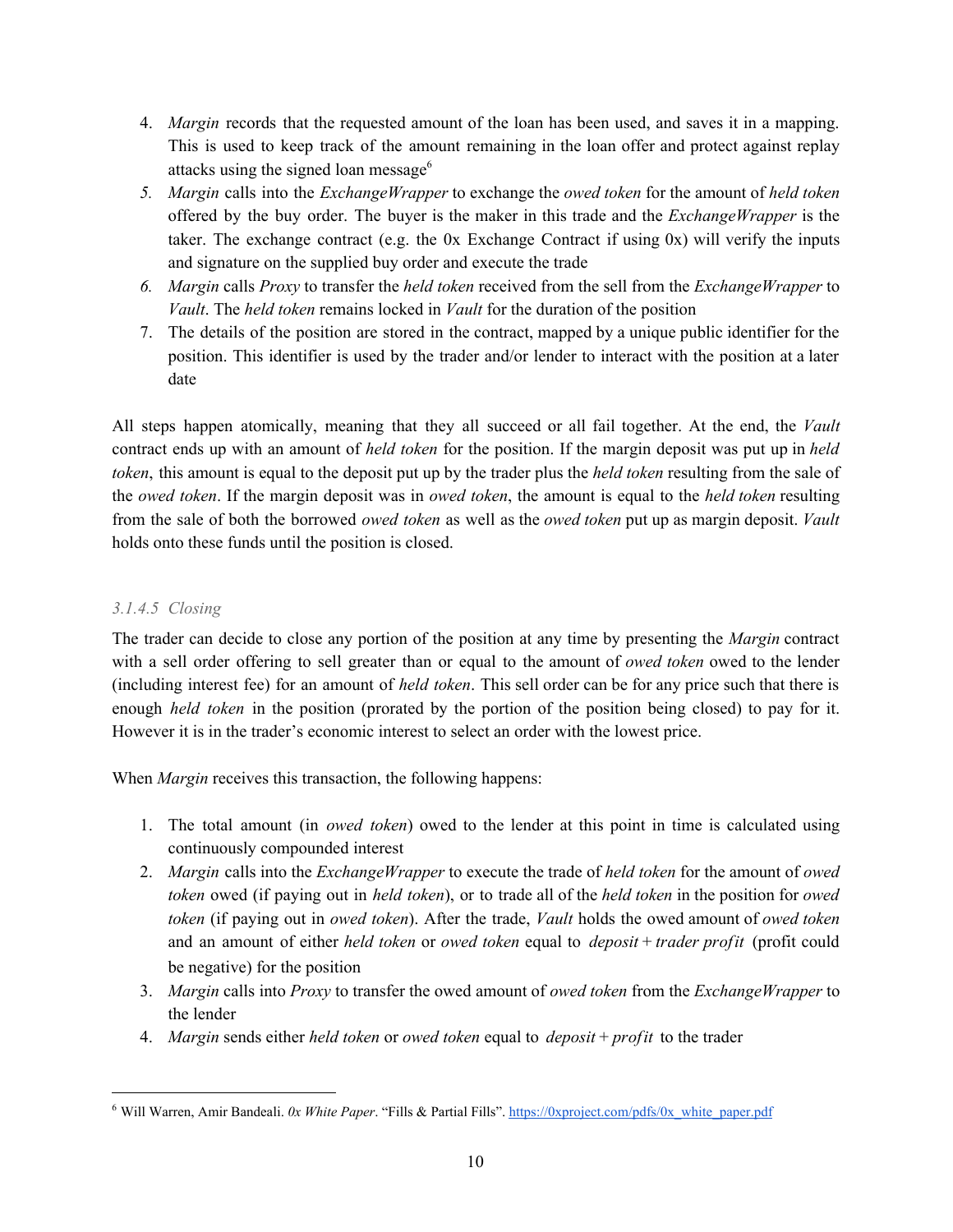5. *Margin* deletes the position from its storage if its value is now zero, or reduces its amount by the amount that was closed

At the end of the margin trade, the trader ends up with the *profit* amount, denominated in either *held token* or *owed token*. The lender makes the amount of interest fee in *owed token*. The *Margin* / *Vault* contracts end up net neutral as desired.

#### <span id="page-10-0"></span>*3.1.4.6 Calling*

The other way a margin trade can be settled is by the lender or another party authorized by the lender calling in the loan from the trader. It is done by the lender or authorized party sending the *Margin* contract a transaction indicating they are calling in the loan, along with an amount of *held token* that must be deposited into the position by the trader to cancel the margin call. After this transaction the trader has the amount of time originally specified in the loan (call time limit) to either pay back the loan, or put up additional *held token* as deposit. The trader uses the same process described above in the closing section to close the position. If the trader fails to close the position or put up the required additional deposit, the lender is entitled to the entire *held token* balance locked in the position.

It is in the lender's interest to call in the position when the price of *owed token* relative to *held token* rises to the point that the *held token* locked in the position is almost not enough to buy back the owed amount of *owed token*. This means the lender or authorized party needs to be watching the price and be ready to call in the position on an upward price movement. The authorized party would most likely be a relayer or service that watched the price and was always ready to programmatically call in loans on price movements. The approach of authorizing a trusted party is functionally equivalent to using a centralized oracle to determine when margin calls should occur, however is more efficient as gas does not need to be paid for constant price updates and the price can be effectively watched in real-time rather than once per block.

This approach also requires that the trader is always online and able to send a transaction to close the position before the call time limit, or risk forfeiting the entire position balance. To protect traders from always having to be online, traders can optionally opt-in to an external contract that can automatically and trustlessly close the position on their behalf.

The automatic closing contract works by running a dutch auction offering to buy back the amount of *owed token* owed to the lender for an amount of *held token* that starts at 0 and linearly increases to the total amount of *held token* in the position over the call time limit. Any excess *held token* is given to the trader. Anyone can bid on the auction, or use an existing decentralized exchange order to buy the *owed token* and keep the spread. The moment the auction price crosses the market price, there will exist an incentive for everyone to bid on the auction, causing the trader to get paid out at market price.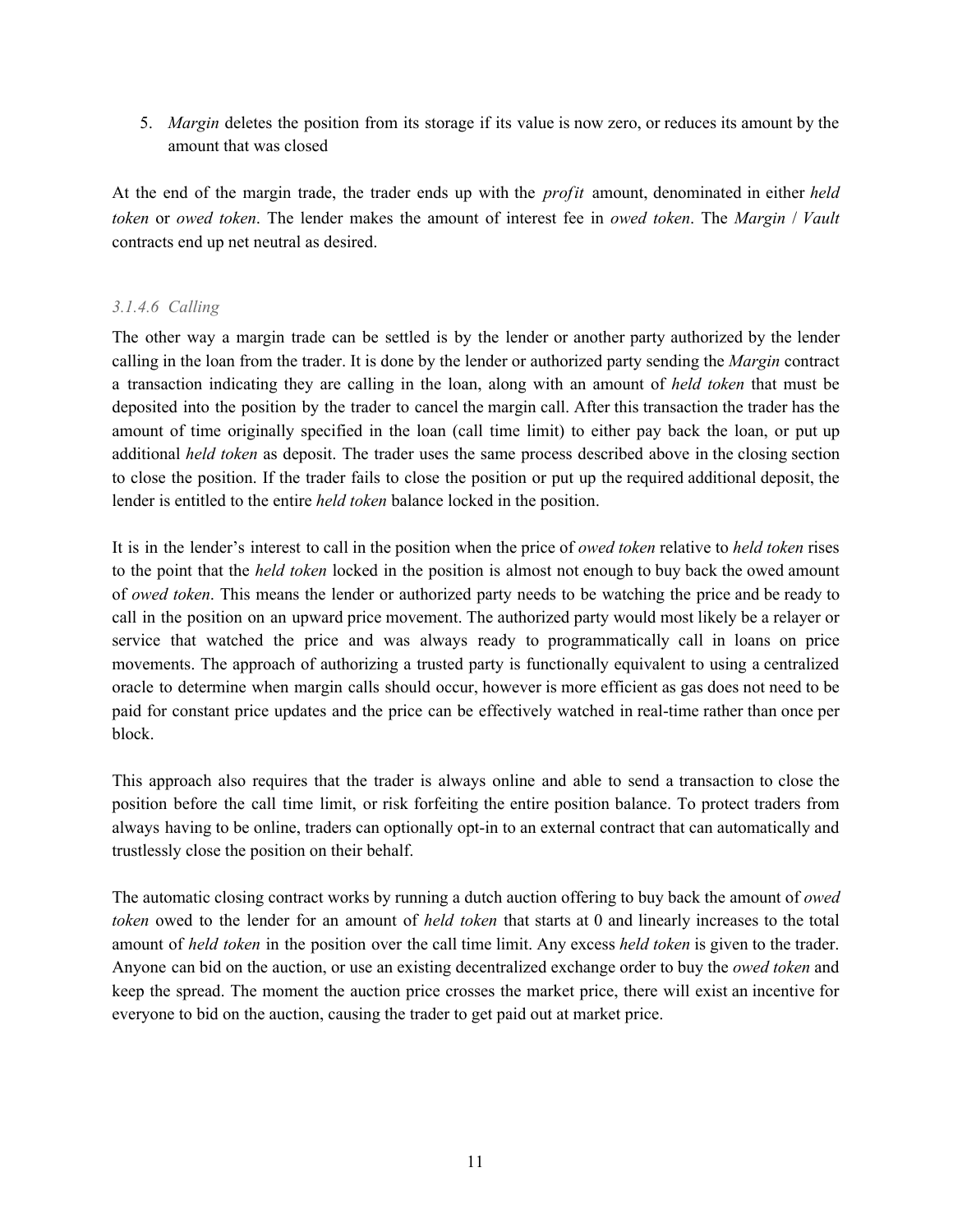#### <span id="page-11-0"></span>3.1.5 Risks

One risk for the trader is that the lender calls in the loan before the trader wishes to close the position even when enough deposit is posted. Current non-blockchain related financial systems use a reputation system to identify optimal lenders that will not call in the loan prematurely. Such a reputation system for dYdX could exist entirely separately to the base protocol, as traders would prefer loan offers from lenders with higher ratings and would price this into their decision on whether or not to take a loan. Another solution is to use an authorized party that is mutually trusted by both the trader and lender to margin call the position. In the future, decentralized price oracles could also be used.

<span id="page-11-1"></span>The risk for the lender (besides the economic risk of holding the *owed token*) is that the price of the *owed token* relative to the *held token* rises so rapidly that the loan is not able to be margin-called before the amount of *held token* locked in the position is no longer enough to buy back the owed amount of *owed token*. In this case the lender would still receive the entire amount of *held token* locked in the position, but would have been better off just holding the *owed token*. This risk for the lender can be mitigated by setting a high enough deposit, low enough call in time, and by using an efficient margin-calling mechanism (likely through off-blockchain monitoring).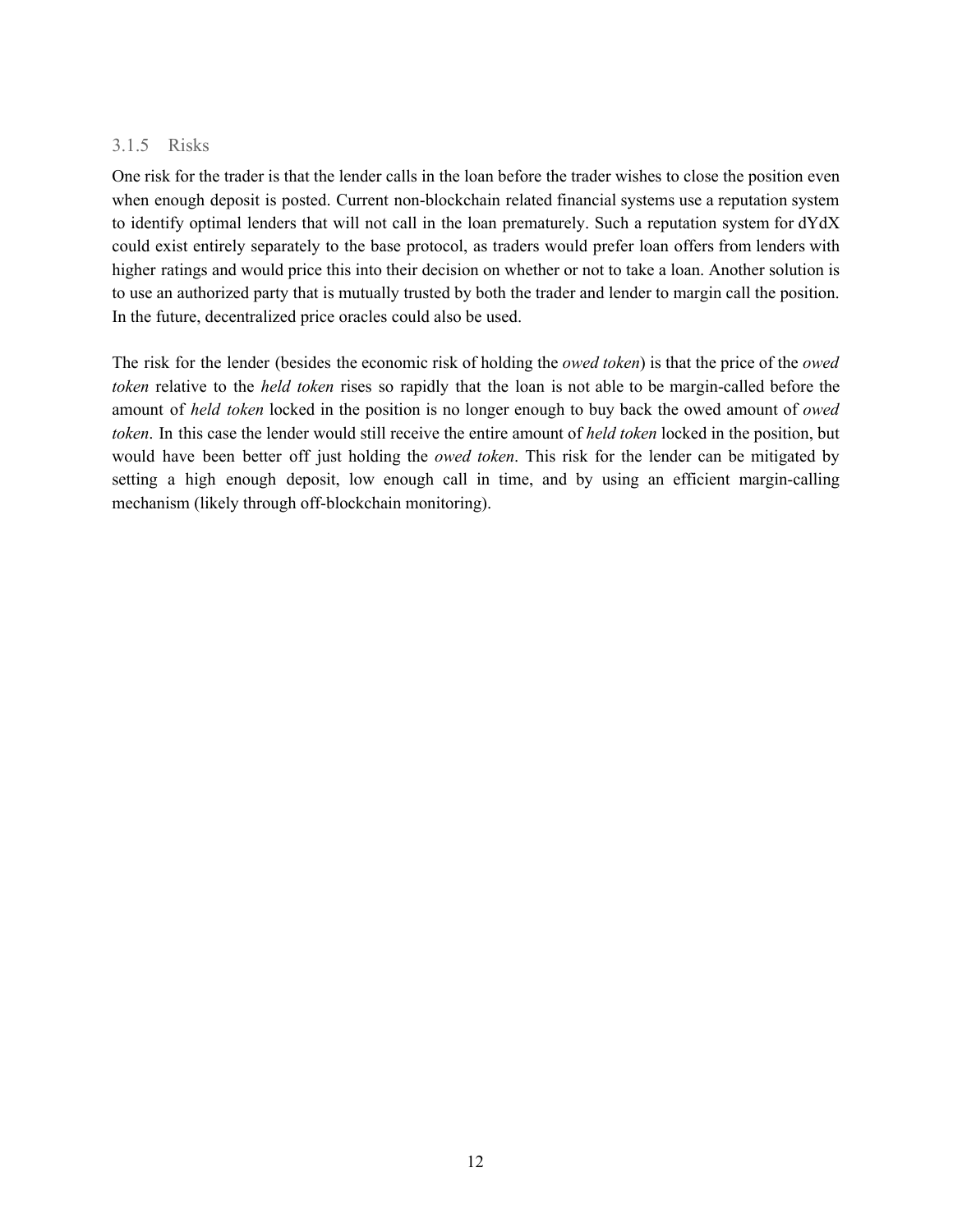#### 3.2 Options Protocol

#### <span id="page-12-0"></span>3.2.1 Description

In an option, a holder of an asset sells the right to buy or sell that asset at a specified strike price and future date<sup>7</sup>. An option to buy an asset is referred to as a call, and an option to sell an asset is called a put. The seller of the option (the writer) collects a premium upon sale, but is also bound to buy or sell the asset at the agreed upon price and date if the holder of the option desires. A covered option indicates that the underlying asset is put up as collateral, so it is guaranteed to be able to be collected at a future date. The option can itself be traded on the open market. We describe an implementation of an American covered option, or one which can be exercised at any time before the expiration date.

#### <span id="page-12-1"></span>3.2.2 Use Cases

Options enable numerous trading strategies that can be designed for speculation or risk management.

Options can be used to provide additional leverage in speculation. For example suppose the price of AAPL is \$100, and an investor who has \$1000 to invest believes it will go up. The investor could buy 10 shares at \$100, and if the price rises to \$110, selling would yield a \$100 or 10% profit. Suppose instead that the investor had purchased call options with a \$100 strike and \$2 premium. The investor could afford 500 of these options with \$1000. If the price again rose to \$110, the investor could exercise the options to buy at \$100, and then immediately sell at \$110 for a \$10 profit per option. Since the investor had paid \$2 for each option, a profit of \$8 per option would have been made. This means the investor's profit would have been \$8  $*$  500 = \$4,000 or a 400% return. This shows how with the same amount of capital investors can achieve much larger returns using options than by simply holding the asset.

Options can also be used to hedge or reduce risk in an investment. Imagine an investor is long 100 share of AAPL, which is again trading at \$100. The investor could purchase a put option with \$90 strike for a \$2 premium. Such an option would ensure that for only a 2% fee, during the lifetime of the option the investor could not lose more than 10% on the investment.

Options also enable more advanced trading strategies such as straddles, strangles, collars, and many more. Among other things, such strategies can lock in a price, profit from volatility in any direction, or profit from price stability in an asset.

#### <span id="page-12-2"></span>3.2.3 Overview

The dYdX option protocol uses one Ethereum Smart Contract per type of option. A type refers to a given set of input parameters including the *base token*, *quote token*, strike price, and expiration date. *base token* refers to the asset the option is for and *quote token* refers to the token in which the premium and strike

<sup>7</sup> Investopedia. *Options Basics: What are Options?*. <http://www.investopedia.com/university/options/option.asp>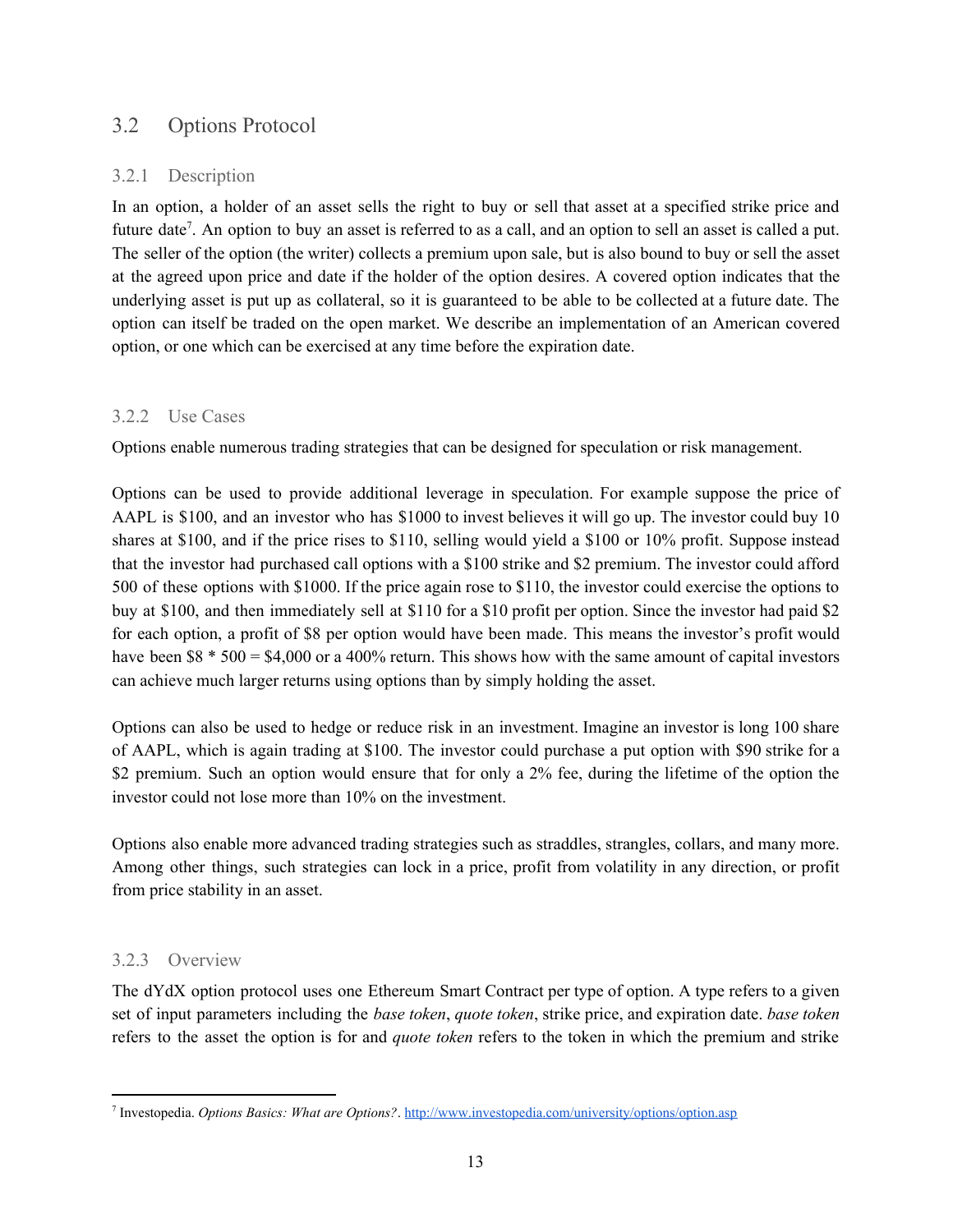price are denominated<sup>8</sup>. Each option contract is able to issue new options of its type at any time before the option expiration date. The contracts can act as either a put or a call option by simply switching the *base token and quote token* and inversing the strike price.

Writers of the option list offers for a specified lot size and premium on an off blockchain platform. Buyers can buy options from a writer by sending a transaction containing a write offer to the smart contract. After receiving such a transaction, the smart contract transfers the premium in *quote token* to the writer, and the offered amount of *base token* to itself. The buyer is issued options which can be transferred and traded as any other ERC20 token. The smart contract holds on to the *base token* until the option is either exercised or expired.

Any holder of the option can choose to exercise at any time before the expiration date. Upon exercise, the option holder pays *strike price* × (# *options*) of *quote token* to the smart contract and is sent # *options* of *base token* from the smart contract. The *quote token* paid to the contract is distributed to the writer or writers of the option. After the option expires, all writers can withdraw *base token* from the smart contract corresponding to  $\frac{Options\; Written}{Total\; options\; Written} \times (total\; tokens\; held)$ .

#### <span id="page-13-0"></span>3.2.4 Implementation

#### <span id="page-13-1"></span>*3.2.4.1 Contracts*

We use three types of smart contracts to allow the issuance and functionality of options: the *Creator*, *Proxy*, and *CoveredOption* contracts.

The *Creator* is responsible for creating all *CoveredOption* contracts. Anyone can create a new type of *CoveredOption* by providing the the following specifications:

- The address of the ERC20 token the option is for (referred to as *base token*)
- The address of the ERC20 token the strike price and premium are to be paid in (referred to as *quote token*)
- The strike price (broken into two parts to form an exchange rate between *base token and quote token*)
- The expiration date

Creating a new type of *CoveredOption* only opens it up for sale, and does not issue any options. There can exist only one *CoveredOption* for each combination of input parameters.

The *Proxy* is responsible for transferring user tokens between accounts. Users use the ERC20 allowance functionality to authorize the *Proxy* to move their tokens. Each new *CoveredOption* is authorized to use the *Proxy* to transfer user funds when it is created by the *Creator*.

<sup>8</sup> Investopedia. *Base Currency*. <http://www.investopedia.com/terms/b/basecurrency.asp>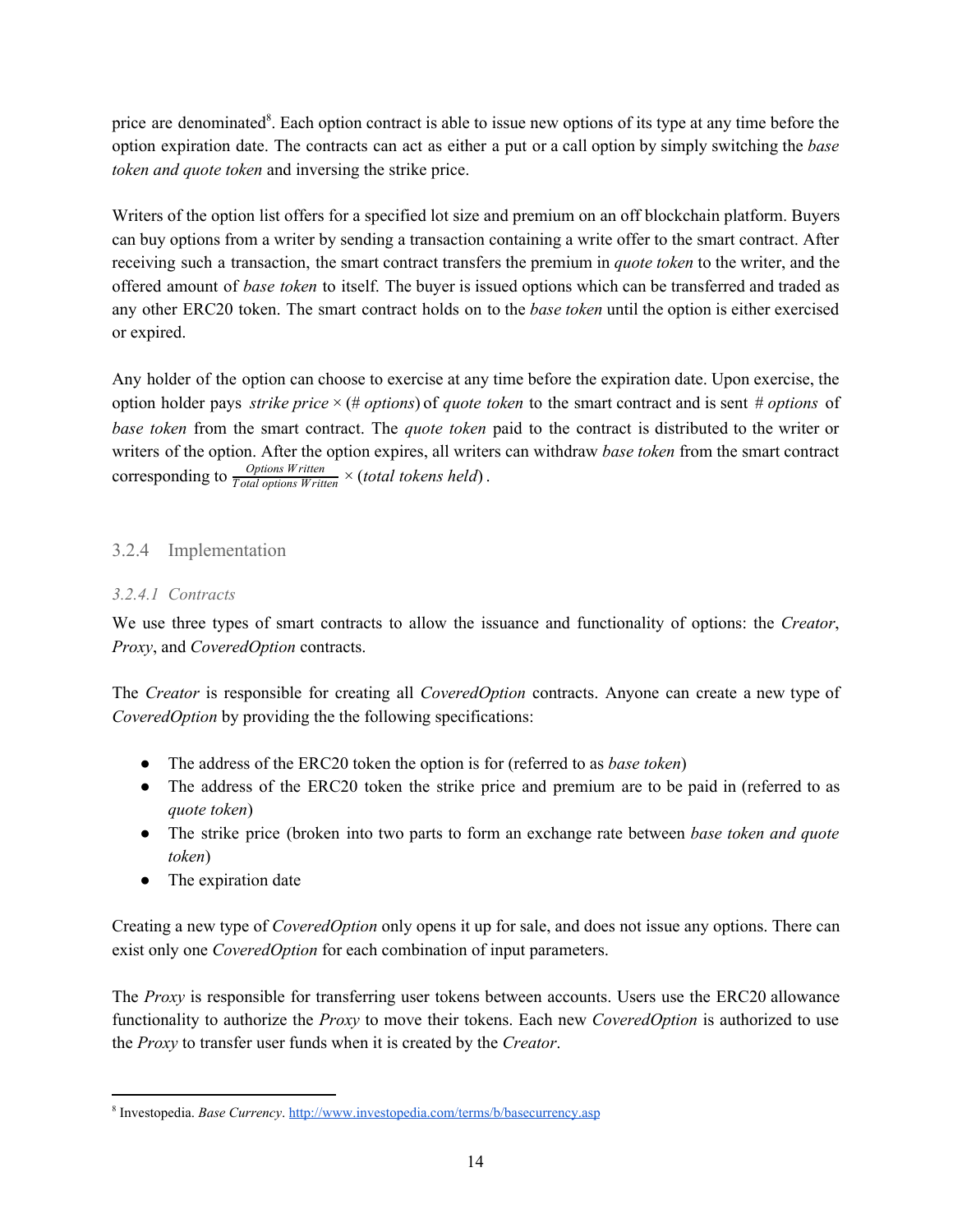The *CoveredOption* contract represents a specific type of covered option. Each one implements the ERC20 interface to allow shares of the option to be traded and transferred after issuance. This means every option can be publicly traded on an exchange as any other ERC20 token.

#### <span id="page-14-0"></span>*3.2.4.2 Issuance*

*CoveredOption* uses the exchange functionality of the 0x Protocol to facilitate issuance of new options. Options can be issued anytime before the expiration date of the option. In order to issue new options, the writer broadcasts a signed message in the 0x message format specifying the following information:

- The address of the writer
- The address of the fee recipient
- The amount of *base token* the writer is offering
- The amount of *quote token* to be paid as a premium to the writer upon purchase
- The expiration time for the sale of this option
- The address of the *CoveredOption* contract for the option they want to write. This address is specified in the taker field of the message, so only the *CoveredOption* contract can take the trade

The writer must have at least as much *base token* as offered, and must set allowance on the *Proxy* contract. Buyers can buy less than the amount of options offered by the writer. In 0x terminology, the writer will be the maker of the trade, and the *CoveredOption* contract will be the taker of the trade. The message can be published in any channel, but is a binding agreement to offer the specified sale. Relayers can then list these option sale offers on an option issuance order book (much the same as relayers in the 0x protocol).

When a buyer wants to purchase an option, they send a transaction to the *CoveredOption* contract that includes the message signed and broadcast by the writer, and the amount of options they wish to buy. Options are issued on a 1:1 ratio with the amount of *base token* deposited by the writer. Once the *CoveredOption* contract receives this transaction it does the following:

- 1. Validates the expiration date of the option has not yet passed
- 2. Calls into the *Proxy* to transfer the appropriate amount of *quote token* from the buyer to the *CoveredOption* contract itself. This is the premium that is being paid for the option.
- 3. Call the *0x Exchange Contract* to exchange the *quote token* which was just taken from the buyer with the appropriate amount of *base token* from the writer. The *0x Exchange Contract* validates the the writer's signature, ensuring this offer is legitimate. The writer is the maker and the *CoveredOption* contract is the taker in this trade. After this, the writer ends up with the *quote token* premium, and the *CoveredOption* contract ends up with the offered amount of *base token*. The *CoveredOption* contract will hold the *base token* until the option is settled.
- 4. The *CoveredOption* contract records that the writer has deposited the amount of *base token*. This amount is used later in the case the option expires without being exercised.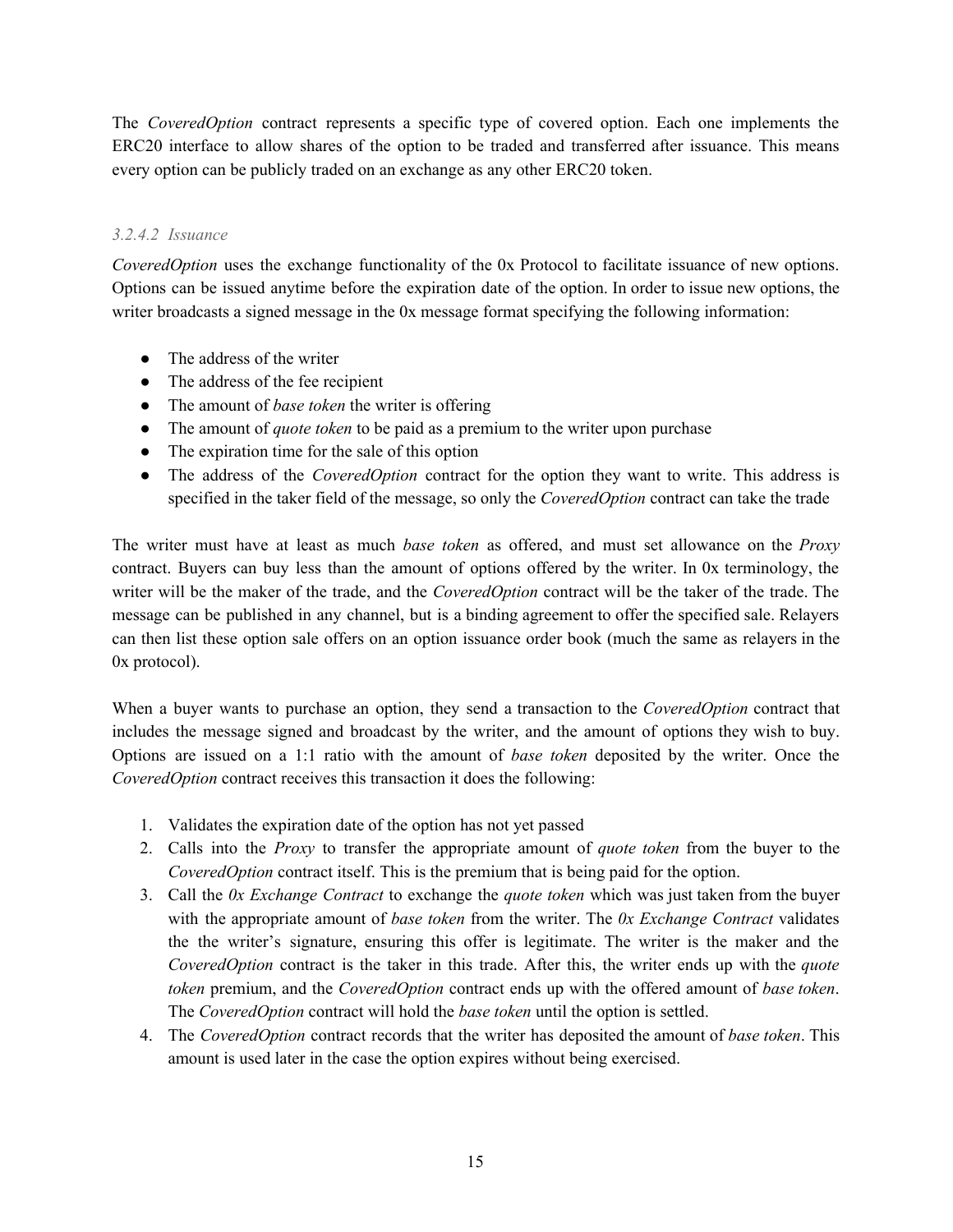- 5. The balance of the buyer is increased by the amount of options purchased. The buyer is now the holder of that amount of the options, and can now freely transfer and trade them as per the ERC20 standard.
- 6. If the amount of options available to be written was less than the amount desired by the buyer, the excess *quote token* left over after the trade is transferred back to the buyer.

All of the above steps happen atomically (i.e. they all happen, or none of them happen) in a single transaction.

#### <span id="page-15-0"></span>*3.2.4.3 Exercise*

Before the option expires, any holder of the option can exercise any amount up to the number of options owned. This means the holder agrees to pay the strike price (globally specified on the *CoveredOption* during its creation), for every option exercised. It is only in the holder's economic interest to exercise the options if the market price for the *base token* is greater than the strike price of the option.

In order to exercise, the owner sends a transaction to the *CoveredOption* contract indicating how many options are to be exercised . Assuming the transaction is valid, the *CoveredOption* contract:

- 1. Calls into the *Proxy* to transfer *strike price* × # *options* of *quote token* from the sender to the *CoveredOption* contract itself
- 2. Deducts balance from the owner
- 3. Sends the owner *base token* on a 1:1 basis with number of options exercised
- 4. Holds onto the *quote token*. The appropriate portion can later be withdrawn by each writer of the option

#### <span id="page-15-1"></span>*3.2.4.4 Withdrawal*

After the option expires, any writer of the option can withdraw a proportion of both *base token* and *quote token* held by the *CoveredOption* contract corresponding to:

$$
\frac{Options\;W\,ritten}{Total\;options\;W\,ritten} \times (total\; tokens\; held)
$$

This is done by sending the *CoveredOption* contract a withdraw transaction, which causes the contract to send the writer their full balance of each token, and sets the writer's written balance to zero.

If an address is both the writer and holder of an equivalent number of options, it may at any time withdraw any amount of *base token* less than or equal to:

```
min(# options written, # options held)
```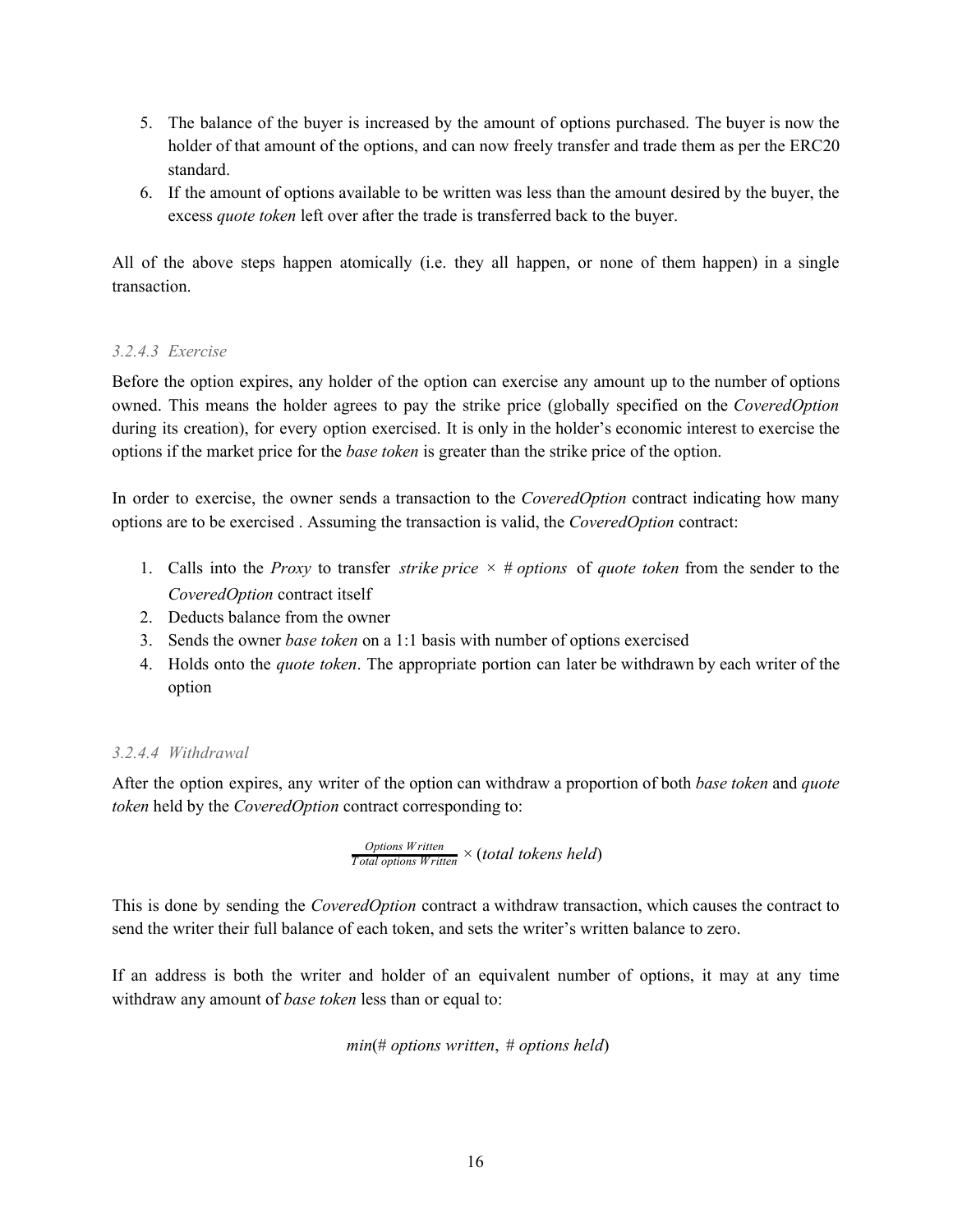Doing so will decrease both the address's balance and number of options written by the amount withdrawn. This is provided as a utility so a writer can always get the *base token* back, even before the option expires, by purchasing the desired number of options.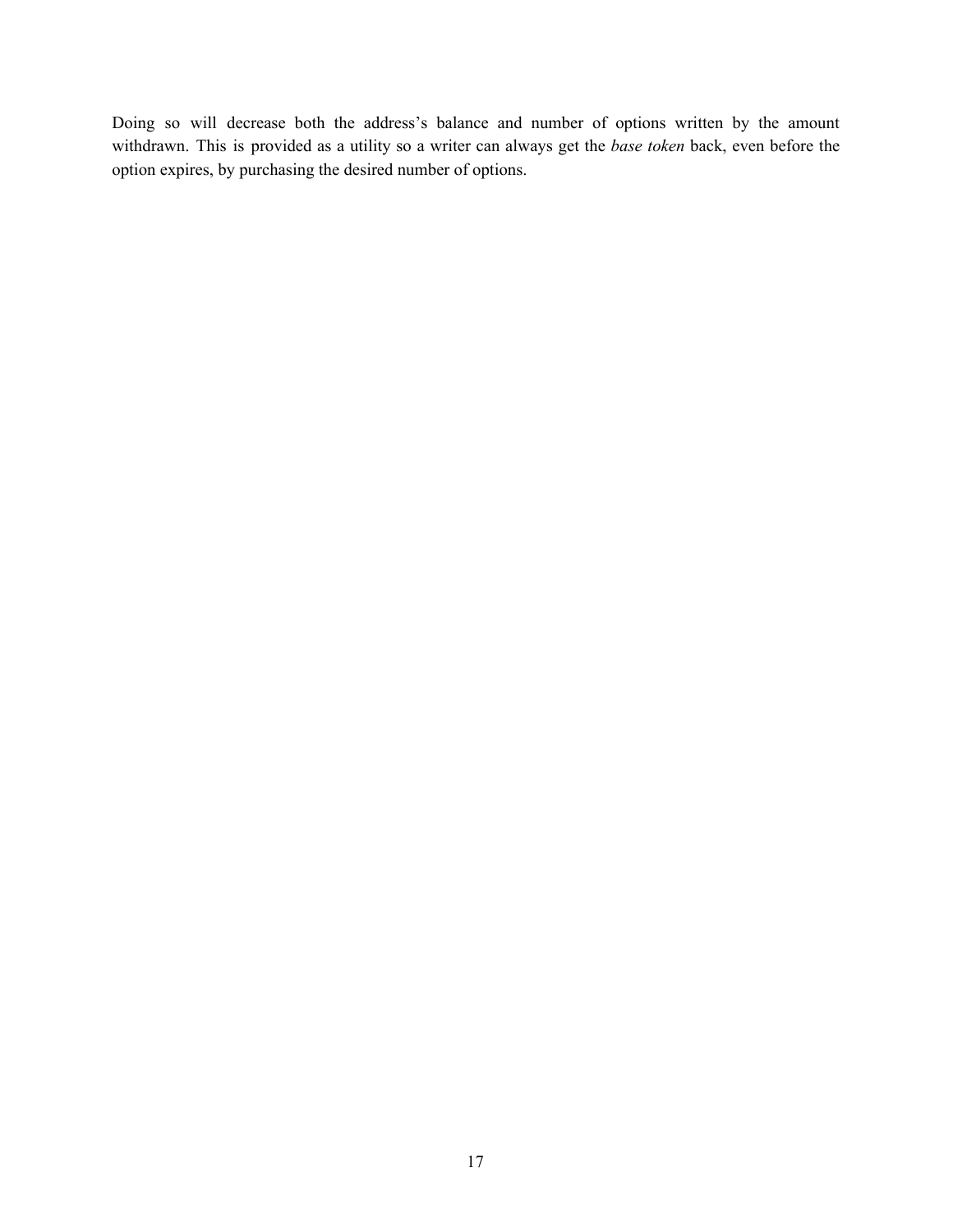### <span id="page-17-0"></span>4 Governance

Governance will initially be handled by a multisig contract whose keys are held by reputable individuals with a vested interest in the success of dYdX. The powers of this contract will be limited to putting the dYdX protocol into a close-only mode, preventing the creation of any new positions. The contract will have no power to influence any open positions, nor will the contract be able to add new functionality to the protocol. A lack of centralized power is essential to the trustlessness of the protocol. The limited power to put the protocol into close-only mode is intended to be used only to protect would-be users in the event that a major security bug is found.

dYdX enables anyone to increase the functionality of the protocol by allowing users to specify their own smart contracts to help open, close, or manage positions. In this way, any upgrades are completely opt-in by users of the protocols themselves and can also be written by anyone, requiring no special permissions from the base protocol.

In this way, upgrades cannot be forced by the authors of the protocol. Therefore, a token is not currently needed for governance. In the future, to help promote common standards, dYdX will consider using a DAO to govern upgrades to the protocol, however no viable DAOs currently exist.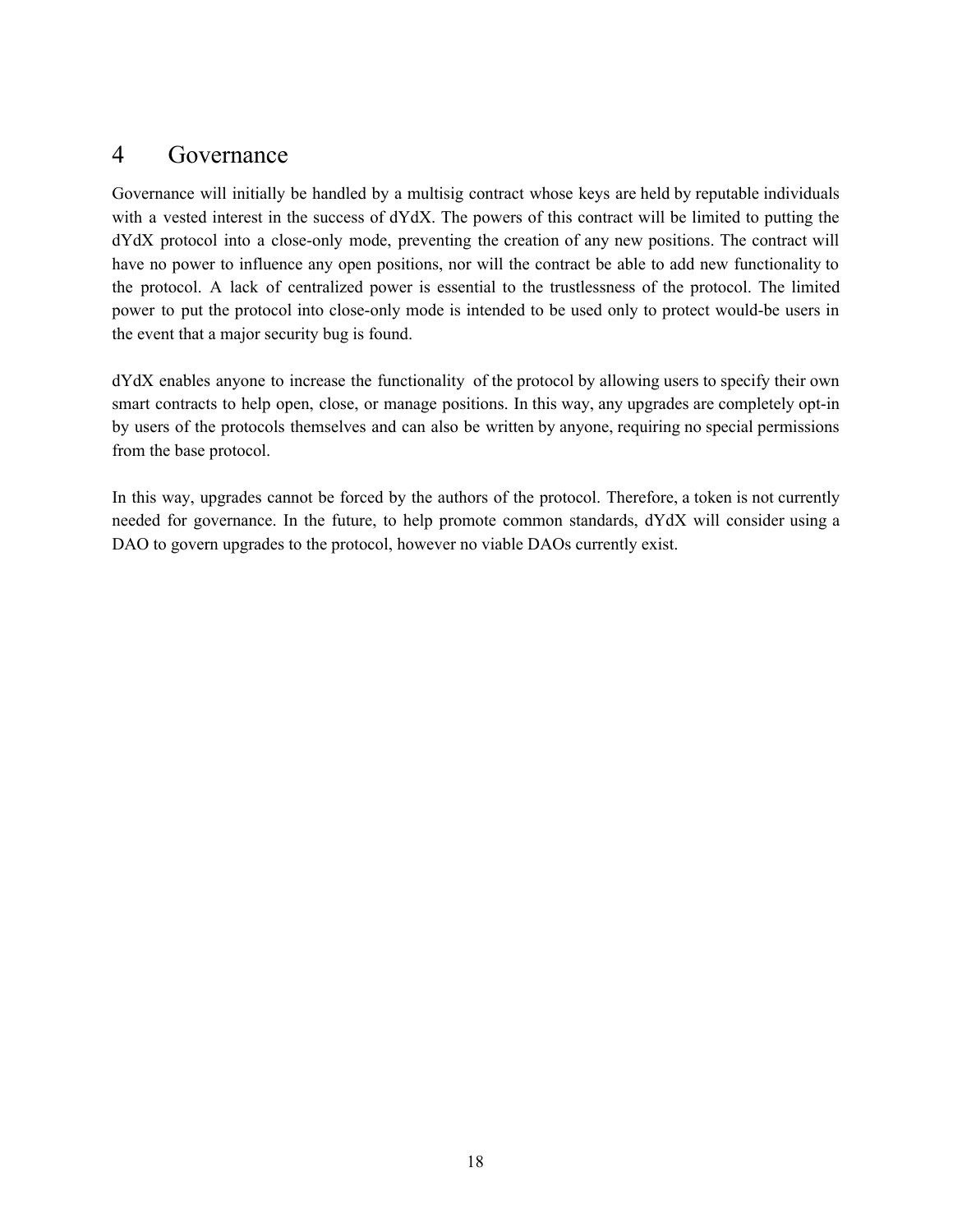### <span id="page-18-0"></span>5 Summary

- dYdX
	- Decentralized protocols for peer-to-peer derivatives and margin trading
	- Built on Ethereum and 0x
	- Open-source and free to use
	- Efficient markets are enabled using off-chain 0x orders and economic incentives for price discovery
	- Modular, extensible smart contracts allow continuous opt-in upgrades
- dYdX Margin Trading Protocol
	- Can be used to profit on downward price movements, or increase leverage
	- Providing low risk fully collateralized loans for margin trades can provide interest fee on long positions
	- Anyone can margin trade or lend any ERC20 token
- dYdX Options Protocol
	- Can be used to reduce risk or speculate
	- Anyone can create, write, buy, or trade any option on any ERC20 token
	- Each option is represented by its own ERC20 token to allow easy trading